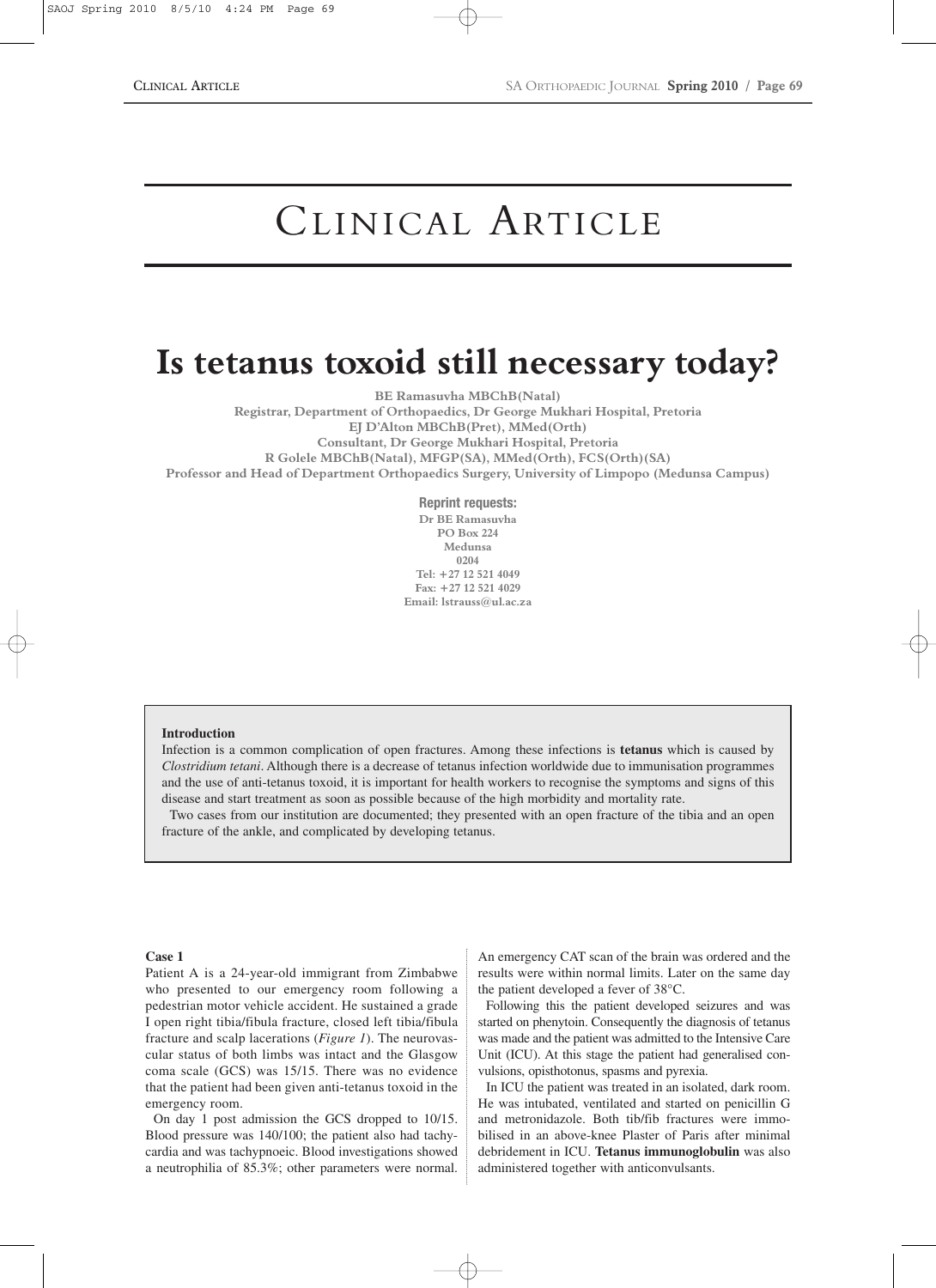

Pre-operative AP views of the right and left tib/fib fractures

The patient was discharged from ICU on day 18 with a GCS of 5/10. He was on a tracheostomy-mask but had no convulsions or tetanospasms. Feeding was through a nasogastric tube. His condition subsequently improved and the tracheostomy was closed. He underwent both physiotherapy and occupational therapy. Two weeks later the patient was taken to the operating theatre for a delayed intramedullary nailing of both tibias (*Figures 2a and b*).

The patient has since been discharged and is mobilising without crutches.

# **Case 2**

Patient B is a 40-year-old patient who was admitted with an open fracture/dislocation of the right ankle after falling into a ditch while running. He presented with a wound over the medial malleolus through which the tibia was protruding (*Figure 3*). Wash-out and a closed reduction were immediately done in the emergency room and the fracture was immobilised in a plaster cast.

After admission the patient refused surgery and signed a refusal of hospital treatment form. Later that day he changed his mind and was prepared for theatre. In this case there was also no evidence that anti-tetanus toxoid had been administered in the emergency room. The patient was taken to theatre for a wound debridement and fixation of the fractured ankle with a K-wire on the lateral malleolus and two medial malleolar screws. The intra-operative finding was a grade 3b open fracture/dislocation of the ankle with a 10 cm wound over the medial malleolus (*Figure 4*).

On day 5 postoperatively, the patient developed tonicclonic seizures. There was no previous history of epilepsy.



**Figure 2a.**  Postoperative AP views of the right and left tib/fib fractures



**Figure 2b.**  Postoperative lateral views of right and left tib/fib fractures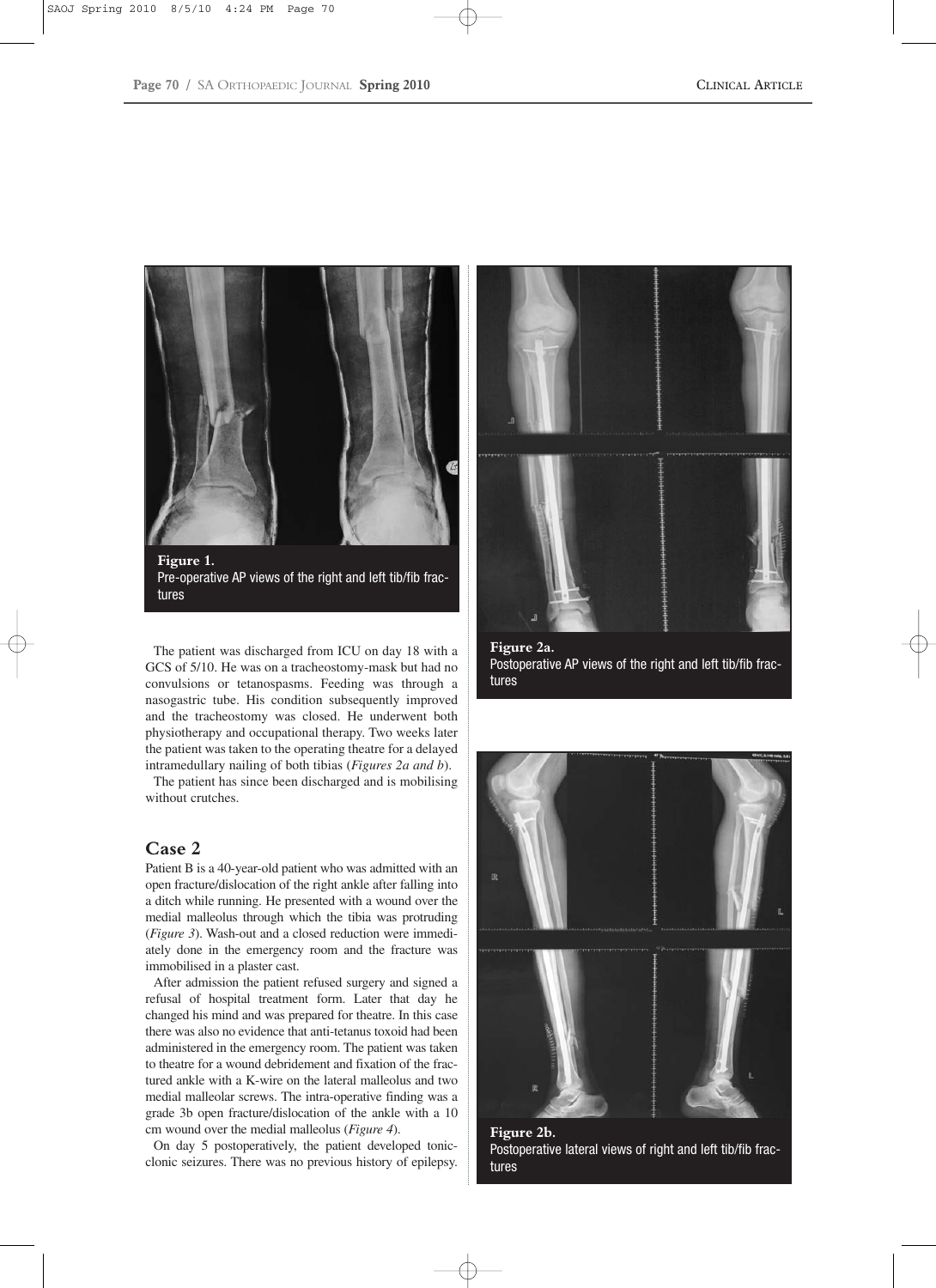

**Figure 3.**  Pre-operative X-rays of the right ankle



Postoperative X-rays of the right ankle

The patient was apyrexial. He had spasms, tenesmus and opisthotonus. The spatula test was positive. Blood investigations showed a neutrophilia of 84.6% with other parameters being normal. The patient was subsequently admitted to the ICU and started on tetanus immunoglobulin, anticonvulsants (phenytoin), metronidazole, penicillin G, as well as supportive measures.

He demised 10 days later in ICU.

**Transmission of infection is through contaminated wounds which may be apparent or occult**

# **Discussion**

Tetanus is a devastating disease involving muscle spasm and autonomic instability. It is caused by the exotoxin (tetanospasmin) of *Clostridium tetani*, which is a Grampositive, anaerobic, spore-forming bacillus. This bacterium needs low oxygen tension for its survival and it is very sensitive to heat. It thrives in a hot, damp climate and soil rich in organic material.1 The spores are resistant to commonly used antiseptics.

The occurrence of tetanus is worldwide, with approximately 800 000 to 1 million deaths a year. Depending on the type of tetanus the mortality rate worldwide is  $45\%$ .<sup>1</sup> Most cases and deaths occur in sub-Saharan Africa.<sup>2</sup> It is more prevalent in males above the age of 40 when childhood immunity has deteriorated. Both our patients were males and they were 24 and 40 years old. The patients were also from densely populated areas and their immunisation status was unknown. Transmission of infection is through contaminated wounds which may be apparent or occult. In 25% of cases the portal of entry is not evident at the time of diagnosis because the spores are able to survive in the body for years and produce disease at a later time when conditions allow.<sup>3</sup> Wounds that are more than 6 hours old, stellate, greater than 1 cm in depth, have devitalised tissue, are secondary to missile injury, crush injury, or burn, or those that are heavily contaminated with soil or faeces, are at particularly high risk for colonisation by contracting *Clostridium tetani.*<sup>4</sup> The bacterium produces two toxins, **tetanolysin** and **tetanospasmin**. The latter is the one responsible for the disease. Tetanolysin is thought to damage the tissues around the wound in order to facilitate multiplication of the bacteria. Tetanospasmin is a powerful neurotoxin which is transmitted to the central nervous system via neural pathways by retrograde axonal spread.<sup>5</sup> It becomes bound to the gangliosides in the central nervous system where it suppresses inhibitory influences on motor and autonomic neurons. It inhibits the release of glycine and gammaamino butyric acid (GABA).<sup>1,2,3,6</sup> The inhibition of motor neurons leads to unopposed muscle contractions, spasms and seizures.

The incubation period of tetanus varies between 3 and 21 days with a mean of 7 days.3 The further the site of inoculation from the central nervous system, the longer the incubation period; and the shorter the incubation period the deadlier the disease.<sup>1</sup> Patient A had scalp lacerations as well which were most probably the sites of inoculation; thus he had a shorter incubation period, with symptoms developing on the second day of admission.

There are four clinical types of tetanus, namely generalised, which is the most common type (more than 80%); local; cephalic; and neonatal.<sup>6</sup> The generalised type is further divided into mild (grade I), moderate (grade II), severe (grade III), and more severe (grade IV) depending on the severity of symptoms, as well as the presence of autonomic disturbances.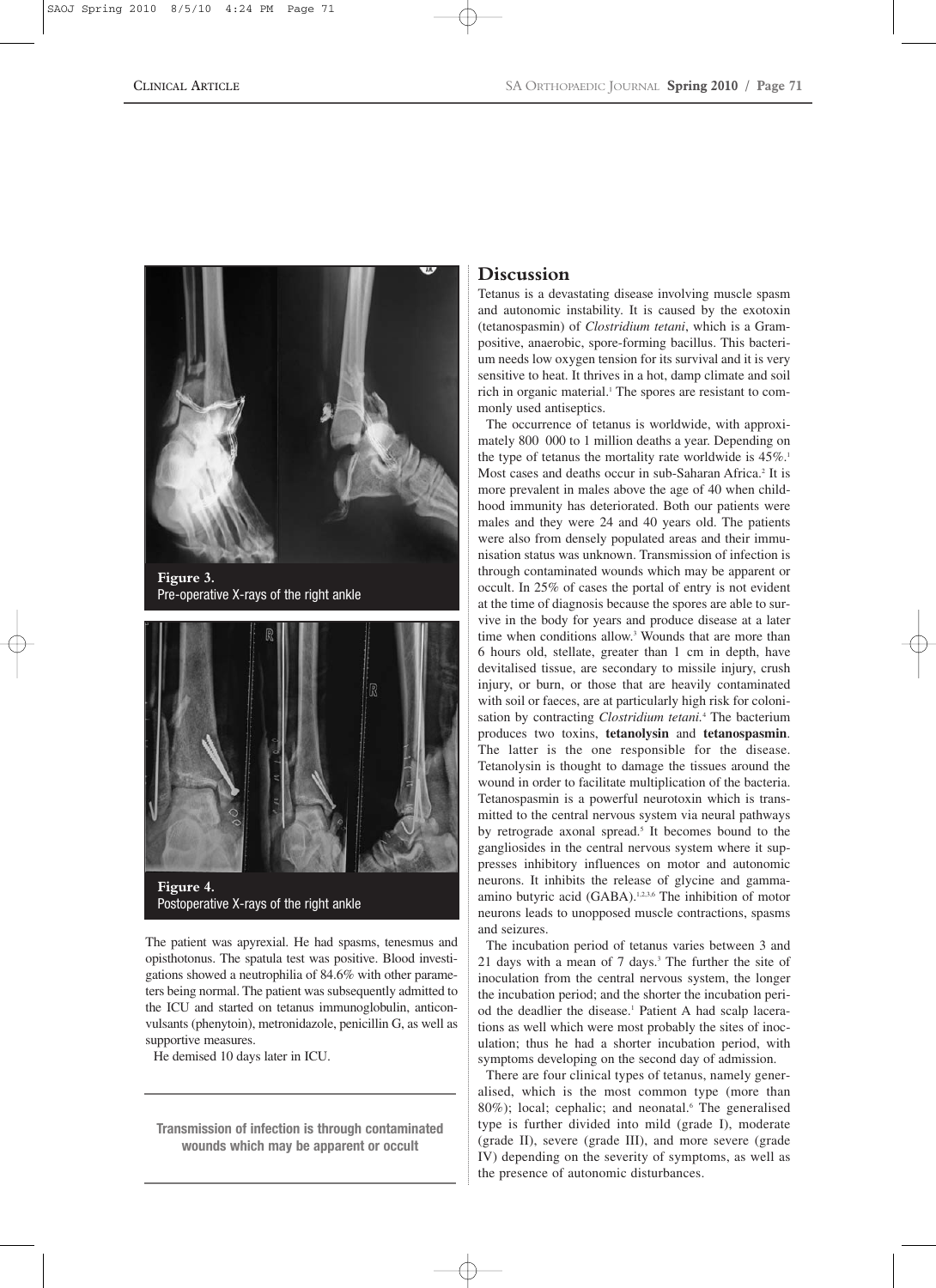Our patients fell within grade II and III which are moderate to severe types because they had respiratory embarrassment that needed ventilation. Local tetanus presents as rigidity of muscles around the site of inoculation and has a low mortality rate of 1%. It can also present as the first signs of generalised tetanus. Cephalic tetanus involves the cranial nerves and usually presents as cranial nerve palsies and muscle spasms, usually affecting the  $7<sup>th</sup>$ ,  $6<sup>th</sup>$ ,  $3<sup>rd</sup>$ ,  $4<sup>th</sup>$ , and  $12<sup>th</sup>$ cranial nerves in decreasing order of frequency. Aetiology is most commonly thought to be head injury and otitis media.<sup>6</sup> Neonatal tetanus is generalised tetanus in newborns that occurs around the first week of life. It occurs particularly in developing countries where children are often born at home.

Generalised tetanus usually presents with a descending pattern where the first sign is the locked jaw or trismus due to spasm of the masseter muscle. Risus sardonicus, which is the 'ironical smile of tetanus' can occur due to spasms of the facial muscles, followed by difficulty in swallowing, nuchal rigidity, and opisthotonus (spasm of the extensors of the neck, back, and legs forming a backward curvature). Lastly, the patient can also present with rigidity of abdominal muscles. Severe muscle spasms can result in vertebral fractures, long bone fractures, and tendon avulsions.6

Due to the autonomic nervous system involvement, the patient may present with pyrexia, which occurred with our first patient. Hypertension, tachycardia and sweating may also occur. Spasms may occur frequently and are triggered by external stimuli such as noise and light and continue for a period of 3 to 4 weeks with full recovery taking several months to occur. This is the time it takes for the new neurons to grow. Mortality in the acute phase of the disease is due to diaphragmatic paralysis and laryngeal or glottic spasms. These patients are managed by intubation and mechanical ventilation.

There are no laboratory tests to diagnose tetanus. $1-8$ Occasionally the white cell count is raised as in both our patients, but this is not diagnostic. Gram stains and cultures are positive in less than a third of the patients. The diagnosis is made clinically. Prior immunisation does not rule out the disease.7,8

A bedside 'spatula test' can aid in making a diagnosis early in the disease. A spatula is inserted into the patient's pharynx. The test is positive if the patient bites the spatula because of reflex masseter spasm. It is negative if the patient gags and tries to expel the spatula.<sup>6</sup> While there is no documentation on whether the spatula test was carried out on Patient A, Patient B had a positive spatula test (explained below).

The goals of tetanus control are primarily (i) to eliminate maternal and neonatal tetanus globally; and (ii) to achieve and sustain high coverage of three doses of DTP (diphtheria, tetanus and pertussis) and of appropriate booster doses in order to prevent tetanus in all age groups. A childhood tetanus immunisation schedule of five doses is recommended. The primary series of three doses of DTP3 (DTwP OR DTaP) should be given in infancy (age <1 year), with a booster dose of a tetanus toxoid-containing vaccine ideally at age 4–7 years and another booster in adolescence, e.g. at age 12–15 years. The exact timing of the booster doses should be flexible to take account of the most appropriate health service contacts in different countries. When a high percentage of children, including girls, attend school, school-based immunisation programmes should be used where feasible to deliver the booster doses. Special efforts to reach school non-attendees will be needed.2,9,10 It is recommended that one midlife booster dose be given to adults at the age of 50 to 65 years.11 Adverse effects of tetanus toxoid include local oedema/erythema, regional adenopathy, fever, malaise, headache, anaphylaxis, brachial plexus, and other peripheral neuropathy, and Guillain-Barré syndrome.<sup>4,12</sup>

A multidisciplinary team approach is mandatory when managing a patient with acute tetanus. Treatment involves neutralising tetanospasmin, removing the source of the toxin, and providing supportive care for muscle spasms, respiration and autonomic instability. Early airway management with intubation and ventilatory support has been shown to decrease the mortality rate significantly. It is therefore important for the patient to be treated in ICU isolated in a quiet and dark room.

**Human tetanus immunoglobulin** (TIG) is given to neutralise the circulating tetanospasmin. The recommended dose of TIG is 500–6 000 units intramuscularly. TIG helps remove the unbound toxin but cannot remove the toxin that is bound to the nerve endings.1,6,8 Intrathecal administration of TIG is theoretically attractive because one hopes to bind the toxin as it crosses from postsynaptic to presynaptic neuron, but there are not enough studies to prove the efficacy of this. Because TIG does not offer immunity to tetanus, anti-tetanus toxoid must also be given at the contralateral side of the TIG dosing. Giving tetanus toxoid in the emergency department after a wound does more for tetanus immunity for the next injury rather than the current injury.<sup>2</sup> Tetanus vaccines are produced by formaldehyde inactivation of tetanus toxin to produce the toxoid.9,13 It is therefore safe to use tetanus toxoid in immunocompromised patients.

Antibiotics are used to prevent the on-going production of toxins by eliminating *Clostridium tetani*. **Metronidazole** is the drug of choice because it penetrates the tissues better and the mortality rates are lower than when using penicillin alone, which was the former drug of choice.4,12,14 Penicillin also has GABA-antagonist properties which may potentiate the effects of tetanospasmin. Third-generation cephalosporins, tetracycline and erythromycin are used in patients with sensitivity to penicillin3,15 (*Tables I and II*).

Wound debridement of necrotic and devitalised tissues must also be performed together with removal of foreign bodies and contaminants, repeated after 48 hours and again if necessary until the wound is clean.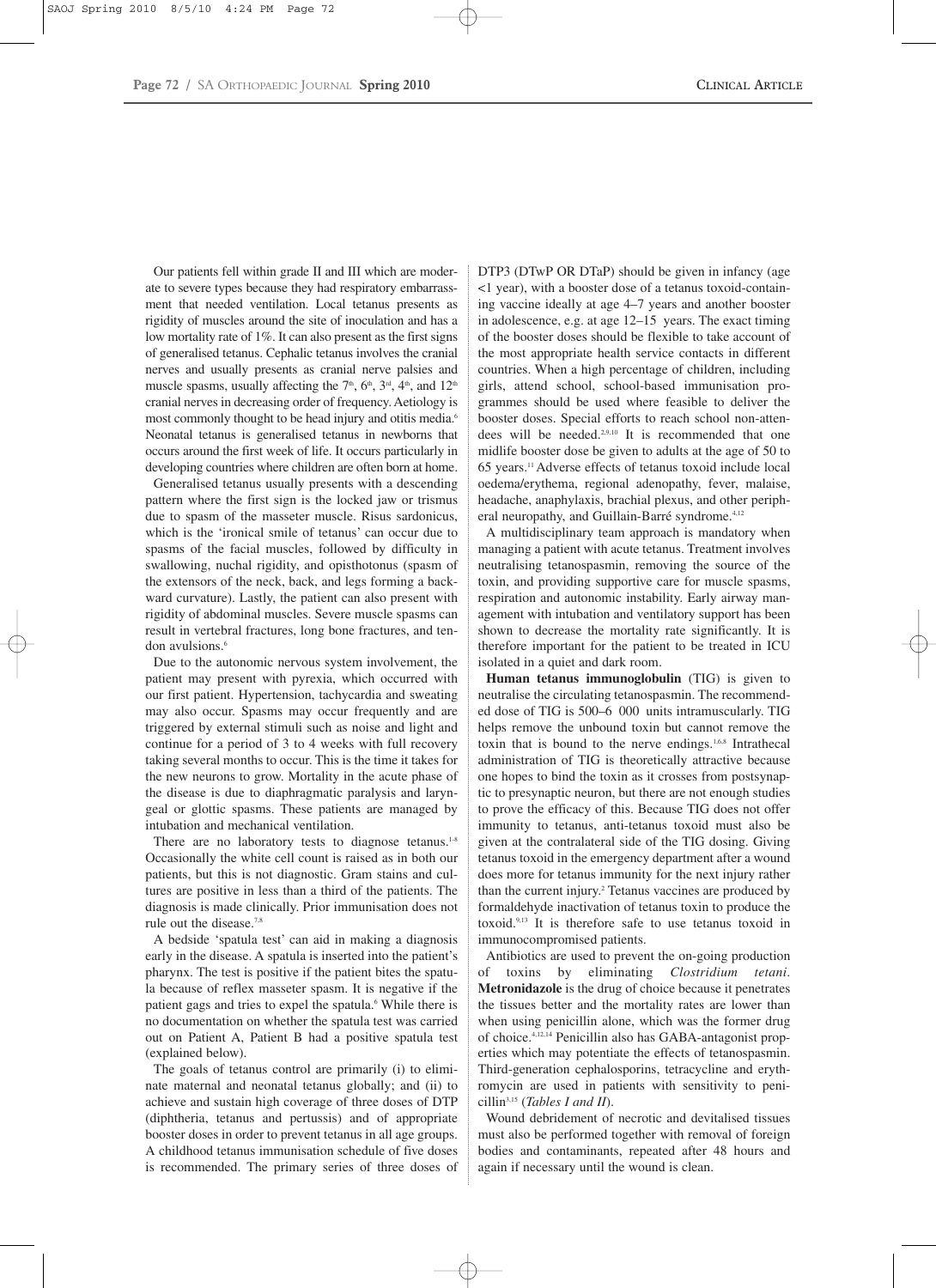#### **Table I:**

Mortality and recovery among patients treated with penicillin and metronidazole<sup>11</sup> (Figures are numbers [%] of patients)

| <b>Treatment group</b> | <b>Died</b> | <b>Recovered</b> | Total |
|------------------------|-------------|------------------|-------|
| Penicillin             | 18 (24)*    | 58 (76)          | 76    |
| Metronidazole          | $(7)^*$     | 90 (93)          | 97    |
| <b>Total</b>           | 25          | 148              | 173   |
| *p<0.01 $(X^2$ test)   |             |                  |       |

#### **Table II:**

Course of disease and response to treatment among patients treated with penicillin or metronidazole $11$  (Figures are numbers of patients)

| <b>Score</b>           | <b>Penicillin</b> | <b>Metronidazole</b> | Total |
|------------------------|-------------------|----------------------|-------|
| $9 - 15$               | 50                | 83                   | 133   |
| $16 - 30$              | 26                | 14                   | 40    |
| <b>Total</b>           | 76*               | $97*$                | 173   |
| *p >0.01 ( $X^2$ test) |                   |                      |       |

| Table III:<br><b>Complications of tetanus</b> |                                       |  |  |
|-----------------------------------------------|---------------------------------------|--|--|
| Musculoskeletal                               | • Vertebral fractures                 |  |  |
| system                                        | • Long bone fractures                 |  |  |
|                                               | • Tendon avulsions                    |  |  |
|                                               | • Glenohumeral joint dislocations     |  |  |
|                                               | • Temporomandibular joint dislocation |  |  |
|                                               | • Flexion contractures                |  |  |
|                                               | • Nerve palsies                       |  |  |
| Central                                       | • Coma                                |  |  |
| nervous system                                | • Hypoxic brain injury                |  |  |
| Respiratory                                   | • Aspiration pneumonia                |  |  |
| system                                        | • Atelectesis                         |  |  |
|                                               | • Acute respiratory distress syndrome |  |  |
| Cardiovascular                                | • Hypertension                        |  |  |
| system                                        | • Cardiac arrhythmias                 |  |  |
| Gastrointestinal                              | • Gastric stasis                      |  |  |
| system                                        | $\bullet$ Stress ulcers               |  |  |
|                                               | Paralytic ileus                       |  |  |
| Renal system                                  | • UTI                                 |  |  |
|                                               | • Urinary retention                   |  |  |
| General                                       | Decubitus ulcers                      |  |  |
|                                               | Deep vein thrombosis                  |  |  |

During debridement, 2 cm margins around the wound should be excised; while abscesses should be incised and drained.4 The wounds should be left open and concern for the treatment of infection should outweigh concern over skin closure. In rare instances amputation of the affected limb might also be necessary. Physiological amputation with a tourniquet and dry ice may also be necessary till a definitive amputation is done.<sup>15</sup>

Benzodiazepines such as diazepam and midazolam are used to suppress spasms and rigidity associated with tetanus. Neuromuscular blocking agents like vecuronium are used with intermittent positive pressure ventilation because the patient usually spends a long time in ICU. Intrathecal baclofen (Lioresal) has been used to wean the patients from a ventilator and also facilitates in stopping diazepam infusion.<sup>1</sup> Tracheostomy protects the airway against laryngospasm and should be done electively in severe cases of tetanus when it is estimated that the patient will spend longer than 10 days on ventilatory support.

Recovery involves synthesis of new presynaptic components and their transport to the distal axon. This accounts for the typical 2- to 3-week period before clinical improvement begins. Our patient A was discharged on day 18 post admission to the ICU which falls within the above time frame.

Treatment of autonomic instability is a subject of ongoing research as it has not been universally accepted. For example, unopposed alpha blockade can result in reflex worsening of tachycardia, and unopposed beta blockade can worsen hypertension and has an increased risk of sudden death.6,11

Subsequent morbidity is caused by complications (*Table III*) that occur during the acute phase of the disease rather than by the disease itself. Full recovery from tetanus is slow and usually takes 2 to 4 months during which time the patient will have to undergo a lot of physiotherapy and occupational therapy.

It is important for the survivors to receive a complete immunisation programme as the disease itself does not offer immunity.

## **Conclusion**

- Anti-tetanus toxoid must be given in all open injuries within 6 hours of being seen in the emergency room. It is also important for the treating ward doctors to double check that anti-tetanus toxoid was indeed given in the emergency room.
- A history of prior immunisation should not dissuade a physician from making a diagnosis of tetanus.
- Adequate debridement must be done on all patients with wounds and if tetanus infection is suspected, wounds must be left open for later closure.
- Always have a high index of suspicion in patients who present with seizures following an open fracture, particularly if there is no history of epilepsy, head injury or history of alcohol abuse.
- For people who come into frequent contact with soil and also those in the agriculture industry, immunisation should be continued into adulthood.

## **Acknowledgements**

The authors would like to acknowledge the assistance of Dr ME Moagi of the Department of Neurology and Dr NC Muleba of the Department of Intensive Care Unit at Dr George Mukhari Hospital.